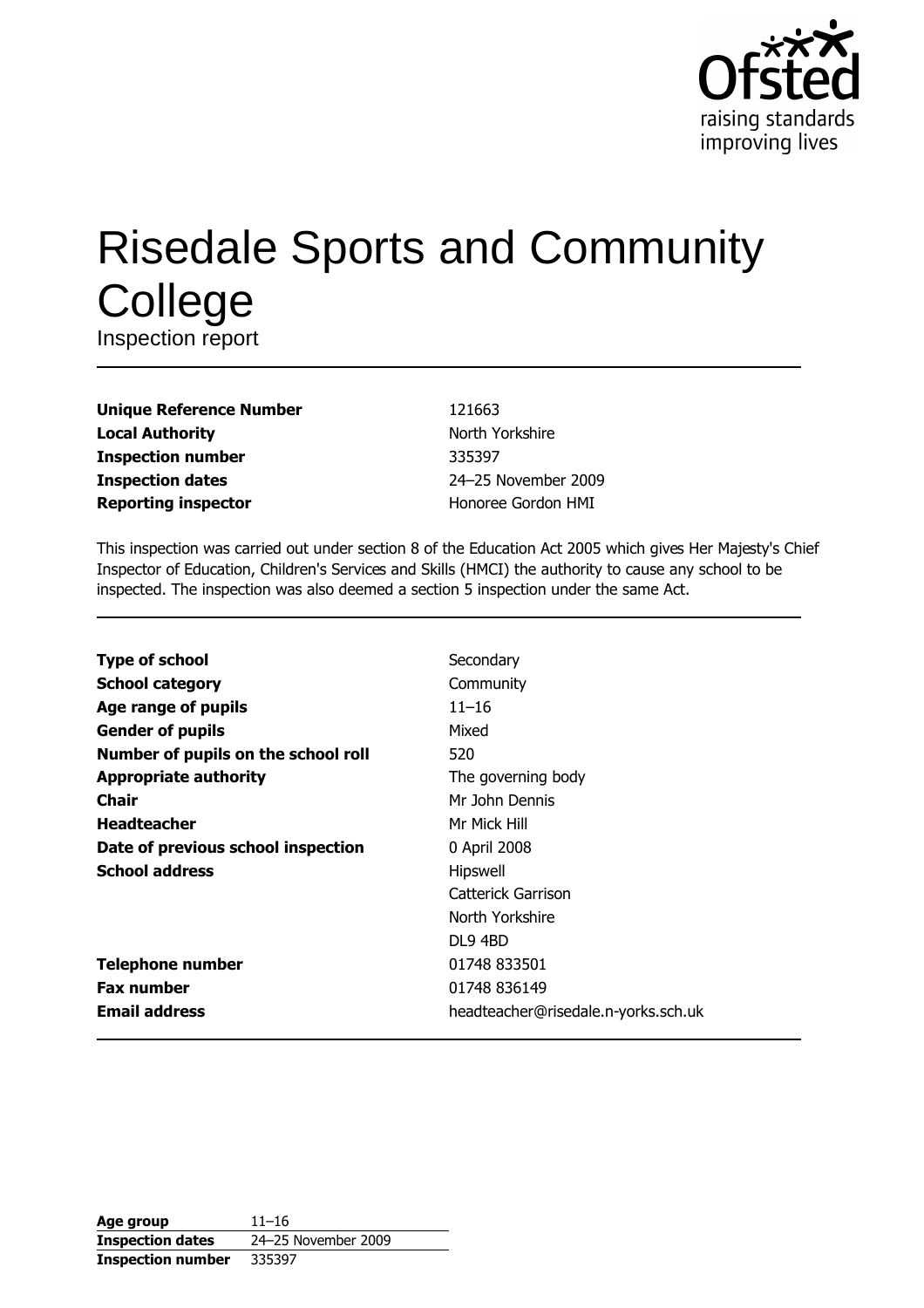The Office for Standards in Education, Children's Services and Skills (Ofsted) regulates and inspects to achieve excellence in the care of children and young people, and in education and skills for learners of all ages. It regulates and inspects childcare and children's social care, and inspects the Children and Family Court Advisory Support Service (Cafcass), schools, colleges, initial teacher training, work-based learning and skills training, adult and community learning, and education and training in prisons and other secure establishments. It rates council children's services, and inspects services for looked after children, safequarding and child protection.

Further copies of this report are obtainable from the school. Under the Education Act 2005, the school must provide a copy of this report free of charge to certain categories of people. A charge not exceeding the full cost of reproduction may be made for any other copies supplied.

If you would like a copy of this document in a different format, such as large print or Braille, please telephone 08456 404045, or email enquiries@ofsted.gov.uk.

You may copy all or parts of this document for non-commercial educational purposes, as long as you give details of the source and date of publication and do not alter the documentation in any way.

Royal Exchange Buildings St Ann's Square Manchester M2 7LA T: 08456 404045 Textphone: 0161 618 8524 E: enquiries@ofsted.gov.uk W: www.ofsted.gov.uk © Crown copyright 2009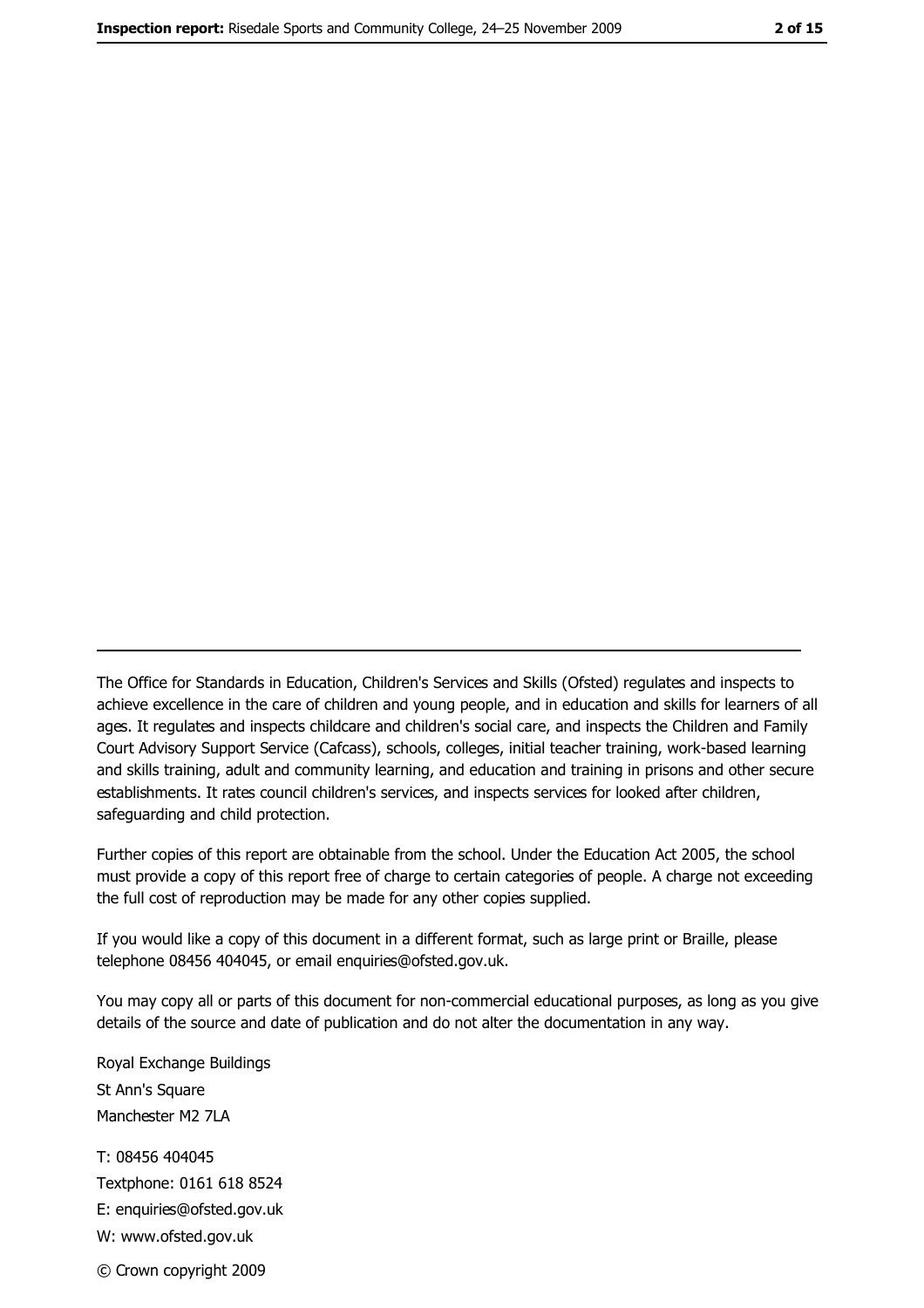# **Introduction**

This inspection was carried out at no notice by one of Her Majesty's Inspectors and one additional inspector. The inspectors visited 15 lessons, and held meetings with the Executive Principal, the Associate Principal and members of the senior and middle leadership teams, governors, staff, groups of students and a few parents and carers. They observed the work of the college and looked at documents and records. These included the college's data about students' progress; records related to safeguarding; the college's plans for improvement, and evaluations of how effectively these were being implemented; and information about how the college monitors lessons.

The inspection team reviewed many aspects of the college's work. It looked in detail at the following:

- students' current standards and progress, including the results of GCSE and  $\blacksquare$ equivalent examinations in 2009
- how far the college had improved since going into special measures in 2008  $\blacksquare$
- whether teaching had improved sufficiently to ensure that students always make  $\blacksquare$ good progress in lessons
- safeguarding policy and records.  $\blacksquare$

# **Information about the school**

Risedale Sports and Community College is a small secondary school with a specialism in sport and a secondary specialism in English. Since September 2009 Risedale has been part of a 'hard' federation with Northallerton College (which has students aged 14 to 19). Risedale Sports and Community College draws from several local primary schools. Many students are from army families and consequently mobility is high among the student population. A small number of army families are from Nepal and Vietnam. At the previous inspection in May 2008 the college was placed into a category of concern and was judged to require special measures in order to improve. Since then the Principal of Northallerton College has been Executive Principal of Risedale, assisted by an Associate Principal. The college has had three monitoring inspections since May 2008. This inspection was the fourth and deemed to be a section 5 full inspection. In September 2009 a newly refurbished youth centre funded by the local authority opened on site. This is used by students in Years 10 and 11.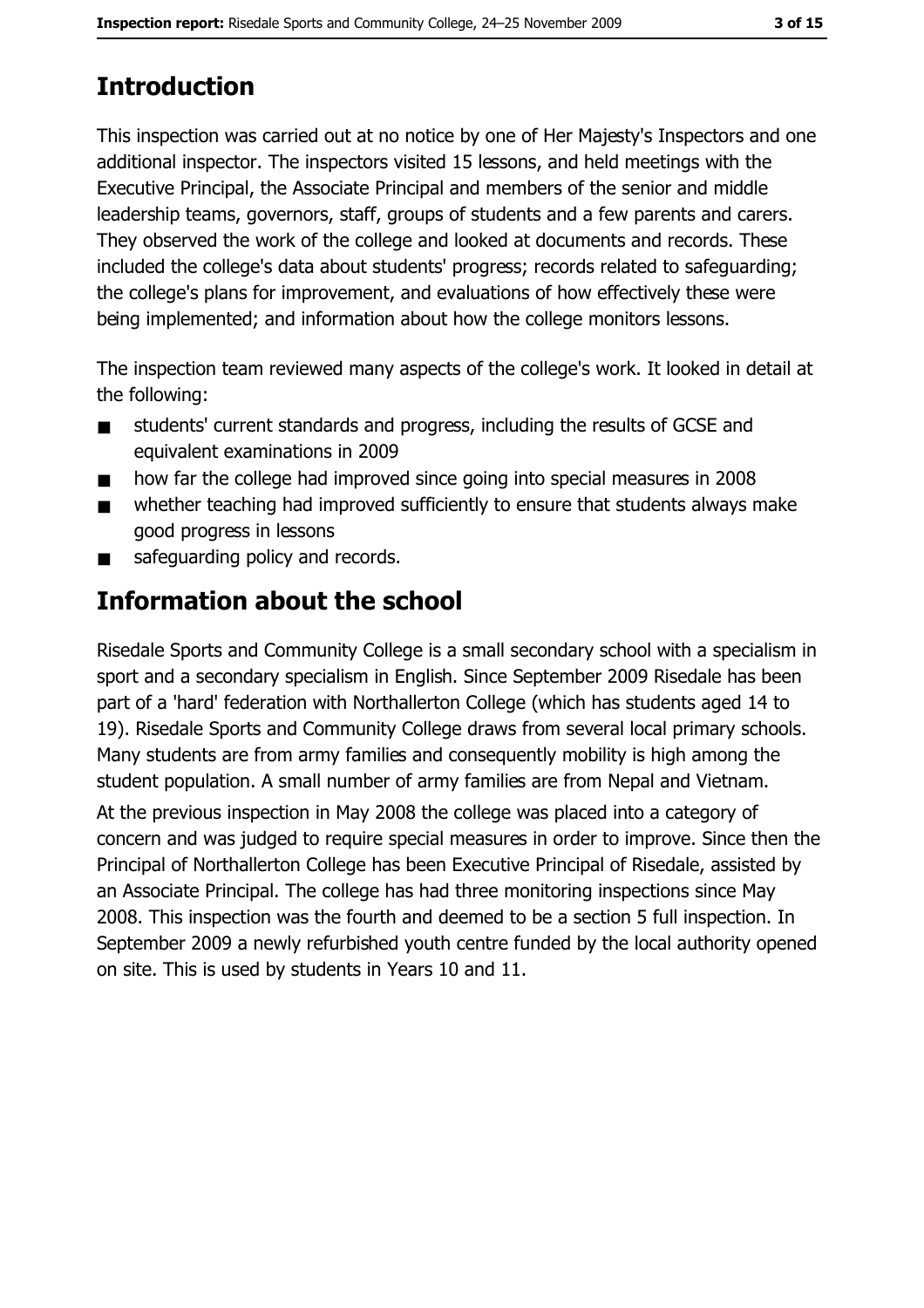## **Inspection judgements**

#### Overall effectiveness: how good is the school?

#### The school's capacity for sustained improvement

## **Main findings**

In accordance with section 13 (4) of the Education Act 2005, Her Majesty's Chief Inspector is of the opinion that the college no longer requires special measures. Overall, effectiveness is satisfactory and the outcomes for students are satisfactory. The college has made good improvement since its previous inspection in 2008. The outstanding leadership of the Executive Principal and the partnership with Northallerton College that have led ultimately to formal federation underpin this. Examination results in 2009 for students at the end of Year 11 rose considerably compared with results in 2008. Standards in English improved markedly. Though attainment remains well below average in the three core subjects of English, mathematics and science, these results are an encouraging sign, reflecting the good improvement noted at each monitoring inspection on tackling the areas of weakness. Current standards, as observed in students' work and in lessons, are broadly average.

Students' attainment on entry to Risedale is below the national average and many have low literacy levels. Students make satisfactory progress overall during their time at the college. In a number of the lessons inspectors observed progress was good. This is because teaching has improved. The college has made it a priority to improve teaching in order to promote students' achievement. The systems to track students' progress operate well so that teachers have a clear picture now of how students are doing and can use this information when they plan lessons. Some teachers are more effective in this than others, so some inconsistencies in the quality of teaching and in the use of assessment remain. As a result, in some lessons pace can be too slow and students are not sufficiently challenged. This slows down their progress.

The curriculum is satisfactory: it has been improved and now meets students' needs better, adding to their enjoyment of learning. The college is focusing strongly on developing students' literacy skills as a key to higher achievement. The federation is increasingly offering opportunities for shared resources, staffing and expertise that extend the overall provision for students.

Behaviour is satisfactory. Students say that they are happy at the college and that it has improved over the preceding year. They are clear that there is a stronger focus on learning. Students themselves show much better attitudes to learning than in the recent past, though they have vet to develop all the skills they need to be really independent, responsible learners. Many students are aware of the levels they are working at but are often less sure of what to do to improve. Students are getting more involved in the life of the college and, of late, have more opportunities to express their views, for example though a school council.

| 3 |  |
|---|--|
| ↗ |  |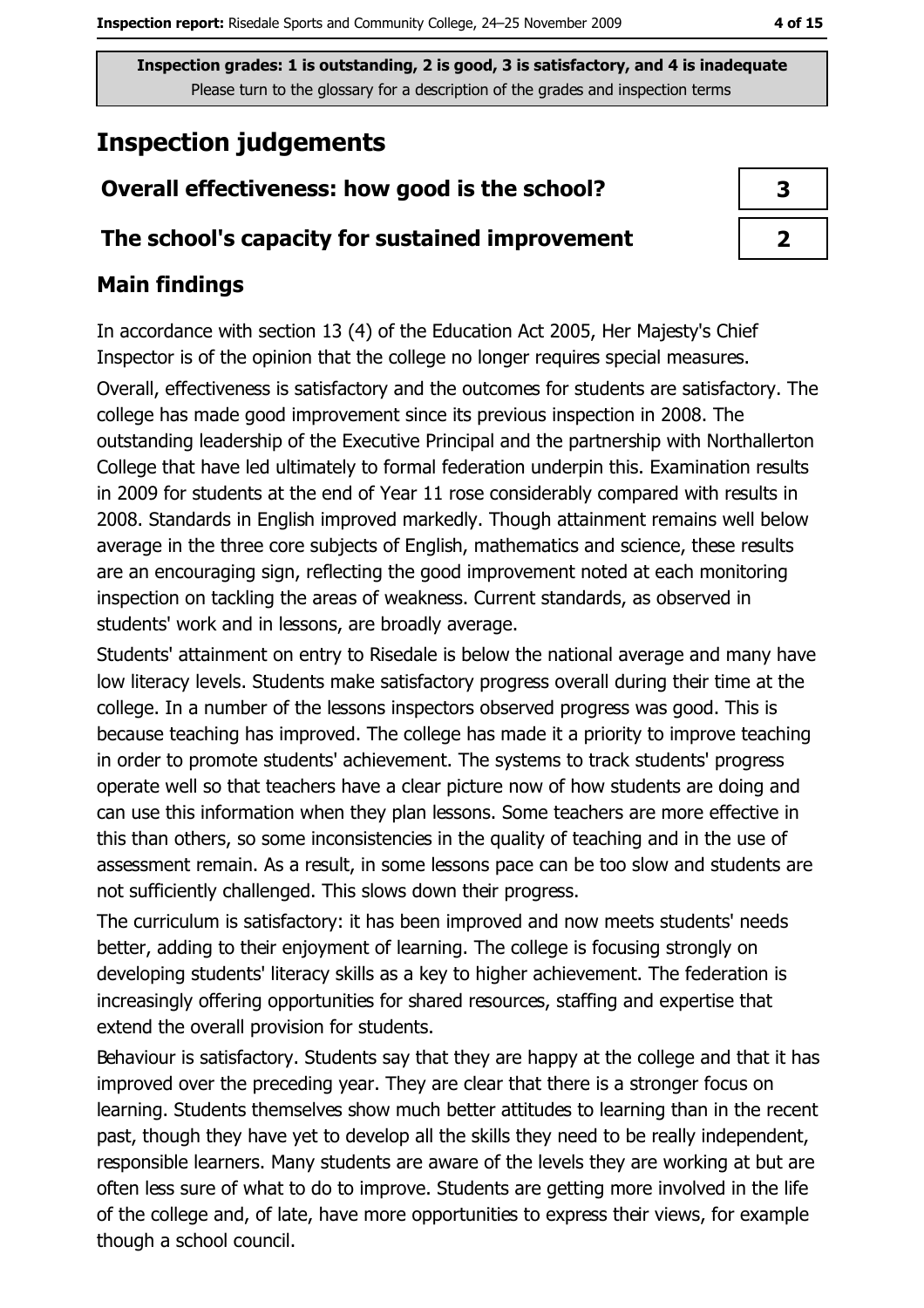$\overline{\mathbf{3}}$ 

Inspection grades: 1 is outstanding, 2 is good, 3 is satisfactory, and 4 is inadequate Please turn to the glossary for a description of the grades and inspection terms

Students say that they feel safe in the college and that any bullying is dealt with better than before. They welcome the anti-bullying council, though they have ideas about how they might like to take these recent initiatives further, or improve them.

The college has a clear vision for building on recent improvement. Leaders and managers at all levels have developed the necessary skills to be able to do this, as demonstrated by the positive impact of their actions thus far. Self-evaluation is robust, accurate and honest. The college shows good capacity to sustain this improvement.

## What does the school need to do to improve further?

- Further raise standards in the core subjects of English, mathematics and science by:  $\blacksquare$ 
	- making sure that the progress of students is consistently good
	- building upon recent improvements in students' literacy skills.
- Ensure that students make faster progress and further improve the quality of teaching and learning by:
	- increasing the pace and level of challenge in lessons, so that good progress is evident throughout the college
	- seeing that teachers' use of the information they have about students' progress is more widespread and that they use this information more effectively in planning and delivering lessons that will meet the whole range of students' needs.
- Promote students' personal development by:
	- consolidating and extending recent initiatives aimed at encouraging student voice in school
	- helping students to take on more responsibility for their own learning and ensuring that they all know what to do to improve their work further.
- About 40% of the schools whose overall effectiveness is judged satisfactory may  $\blacksquare$ receive a monitoring visit by an Ofsted inspector before their next section 5 inspection.

## **Outcomes for individuals and groups of pupils**

Students' achievement and enjoyment are satisfactory overall. Students are now making at least satisfactory progress in their learning. In a number of lessons observed their progress was good. This was usually when the teaching was good, too, and this is enabling students to begin to catch up to where they should be. Students with special educational needs and/or disabilities and those from ethnic minority groups are progressing in a similar way. For a good number of them progress is good.

Over the last year the standards students reach by the time that they leave the college at the end of Year 11 have risen, though they remain well below average. The results of GCSE and other equivalent examinations that were taken in 2009 show a marked increase in the proportion of students gaining a number of good grades. The proportion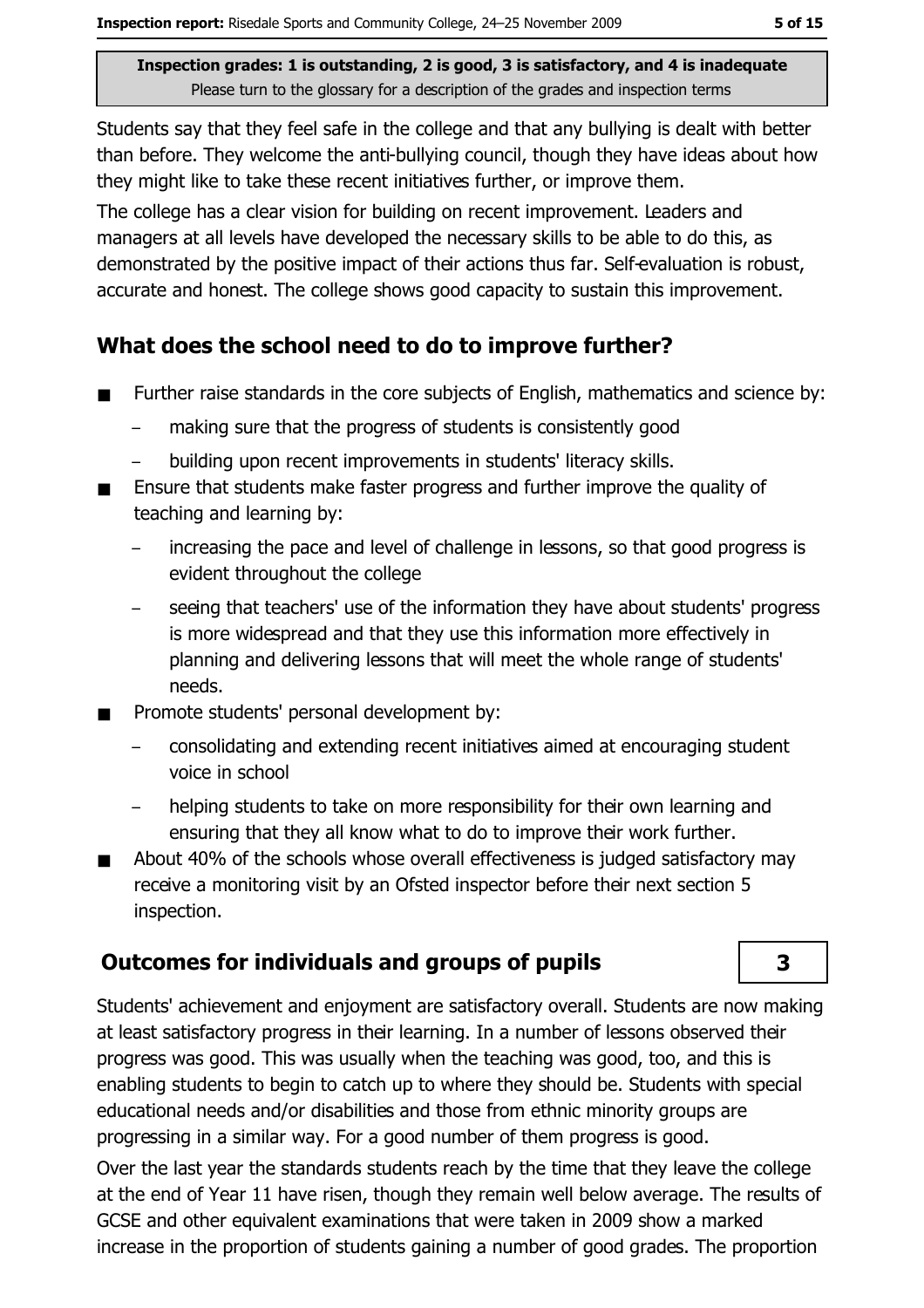6 of 15

Inspection grades: 1 is outstanding, 2 is good, 3 is satisfactory, and 4 is inadequate Please turn to the glossary for a description of the grades and inspection terms

who gained good gualifications including English and mathematics also rose. This latter figure now places the college just above the minimum national threshold that is set for secondary schools and represents a considerable improvement on the results students obtained in 2008.

In English, the proportion of students who gained good GCSE grades rose noticeably in 2009 and stands at just under half of the year group. Moreover, half of the students in Year 11 additionally obtained an adult literacy and numeracy qualification at a level equivalent to GCSE. In this way the college is now helping students to be better equipped with the basic skills they will need for future employment or training. This improvement is directly related to the college's push on developing literacy and has been influenced by the college's secondary specialism.

Students' attainment in mathematics and science at the end of Key Stage 4 is also improving, though not as rapidly. Attainment in these subjects is still well below average. The improvement in students' attainment at the end of Key Stage 4 is due to several factors that have begun to combine to have a positive impact: better tracking of students' progress, so that the college knows how each student is doing; more inspired and better-planned teaching; and the intensive support that has been provided for students who are at risk of underachieving.

The move to a more vocationally based course in physical education has made a good contribution to the rise in overall standards in the college. The specialism has also led to higher rates of student participation in sport and stronger links with the local community. This makes an important contribution to students' health. Through the programme for personal, social and health education, students have some awareness of other factors related to a healthy lifestyle.

In other year groups the standards observed in students' work and in lessons are better than at the time of the previous inspection in 2008, and now are broadly average.. However, students' low levels of literacy still hold them back in a number of subjects. The college is aware of this and continues to tackle literacy with vigour.

Attendance has risen and is now broadly average, reflecting students' greater enjoyment. There are effective procedures for working to improve the attendance of a small number of students who are persistently absent. Exclusion rates have fallen as the college has found alternative ways of keeping students engaged, positive and able to succeed in learning.

Students' awareness of other cultures is growing, but to date the college has not drawn extensively on the background or experiences of the different groups of students and families it has. A forum for parents and carers, and one specifically for families from Nepal and Vietnam, have begun to work together actively to raise awareness of other cultures, both in the college and the local community.

These are the grades for pupils' outcomes

 $\frac{1}{1}$  The grades for attainment and attendance are: 1 is high; 2 is above average; 3 is broadly average; and 4 is low.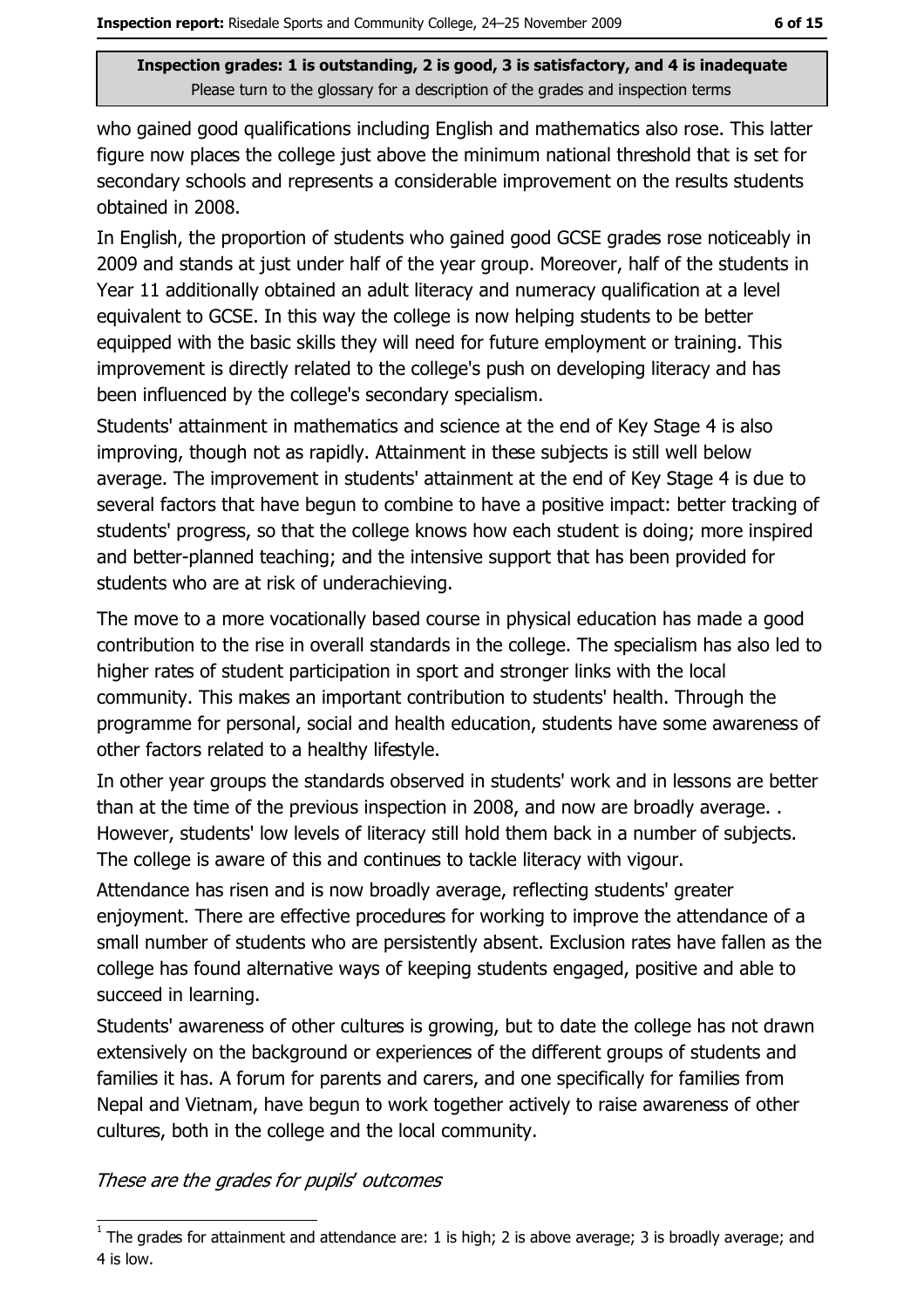| Pupils' achievement and the extent to which they enjoy their learning                                                     |   |  |
|---------------------------------------------------------------------------------------------------------------------------|---|--|
| Taking into account:<br>Pupils' attainment <sup>1</sup>                                                                   | 4 |  |
| The quality of pupils' learning and their progress                                                                        | 3 |  |
| The quality of learning for pupils with special educational needs and/or<br>disabilities and their progress               | 3 |  |
| The extent to which pupils feel safe                                                                                      | 3 |  |
| <b>Pupils' behaviour</b>                                                                                                  |   |  |
| The extent to which pupils adopt healthy lifestyles                                                                       | 3 |  |
| The extent to which pupils contribute to the school and wider community                                                   | 3 |  |
| The extent to which pupils develop workplace and other skills that will<br>contribute to their future economic well-being |   |  |
| Taking into account:<br>Pupils' attendance <sup>1</sup>                                                                   | 3 |  |
| The extent of pupils' spiritual, moral, social and cultural development                                                   | 3 |  |

#### How effective is the provision?

Teaching has improved. The college has travelled a considerable distance to reach the point where teaching is securely satisfactory and much of it is good. Inspectors saw a number of good lessons and some inspired teaching, where students were really engaged by the tasks set. In one outstanding English lesson higher-attaining students in Year 8 had been set two different levels of task to suit the abilities within that set, to write about how effectively a poet was using language. Because the tasks set were so well matched to each student's ability this generated animated discussion in groups about use of language. Students were able to demonstrate their understanding of key features they had learnt in quite a sophisticated way.

However, in a number of lessons the pace dragged a little and students were not being sufficiently challenged. This meant that students' progress was slower. Sometimes teachers gave too much time to relatively simple tasks. Teachers demonstrate that they now have the skills needed to move learning on, but lesson plans and delivery are not yet sufficiently refined to ensure an exact match between their expectations of what students can do and the actual skill level or point each student has already reached. Students are generally aware of the levels they are working at, but less so about how they might improve. Though teachers' use of assessment is generally much better now, there is still inconsistency in how effectively they use this information.

The curriculum is satisfactory, with a strong current priority to improve basic skills. This is helping students to 'close the gap' with where they should be in relation to standards attained. There is an appropriate range of vocational options, some of which are offered through the federation and links with colleges. The curriculum is more flexible than it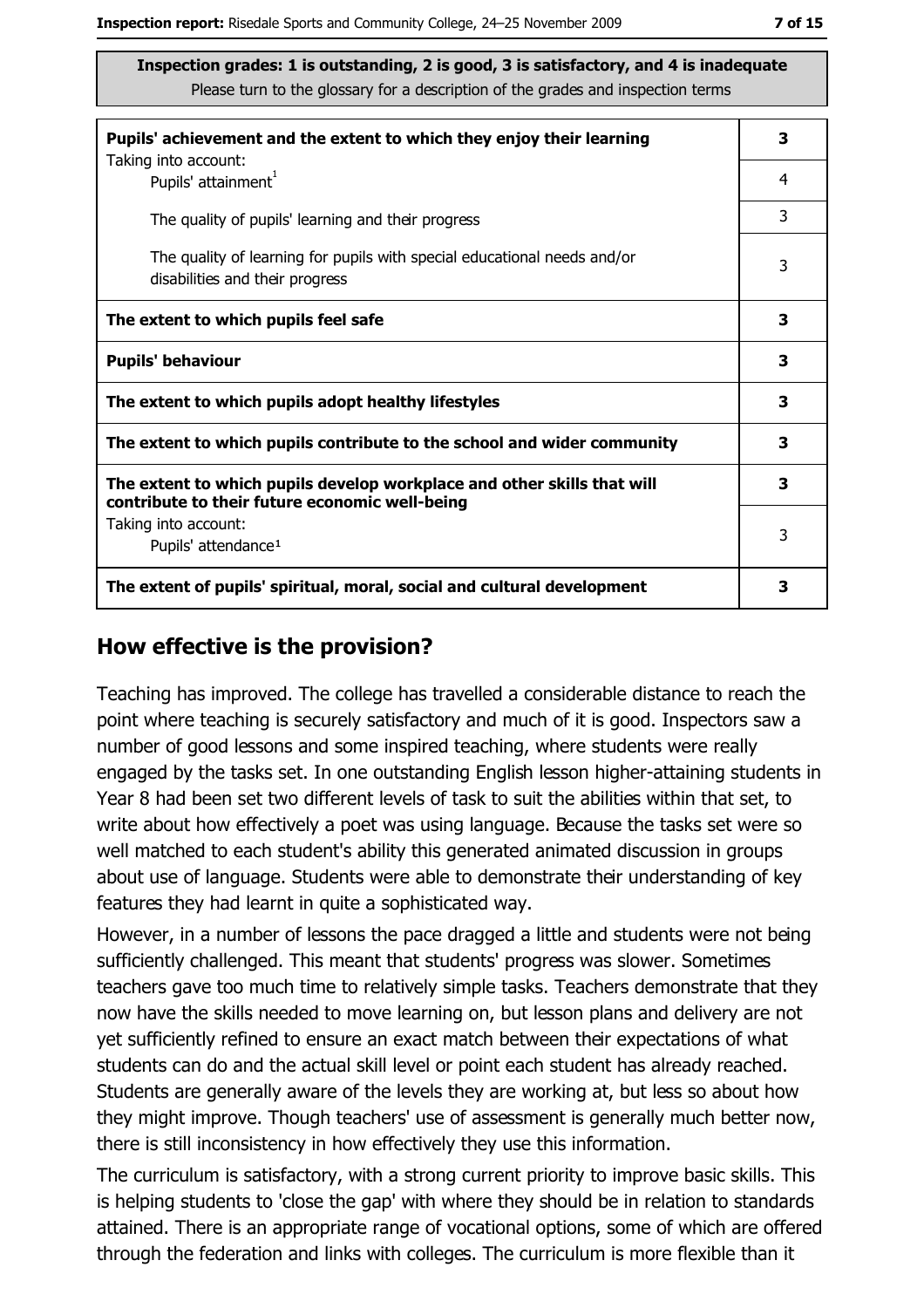was previously because the federation facilitates the sharing of specialist staff and expertise among teachers. The partnership between Risedale and Northallerton is particularly strong, with a shared timetable and the possibility of extending this to offer a wider range of progression routes into the sixth form. Changes to the curriculum have ensured that it meets students' needs better than before. For example, all students are able to follow a greater number of GCSE courses or gain additional qualifications.

The care, guidance and support provided to students are satisfactory, with a number of good features. Since the previous inspection the provision for students with special educational needs and/or disabilities, or additional language needs, has been better organised through a dedicated unit, through setting in small groups, and through specific help from teaching assistants. A Nepalese teaching assistant provides English language support. The college is in the process of collating a database that will show teachers all aspects of a student's academic and pastoral progress at a glance, including the student's views and information about his or her particular needs. In this way the college hopes that lessons can be better tailored to individual students' needs.

These are the grades for the quality of provision

| The quality of teaching                                                                                    |  |
|------------------------------------------------------------------------------------------------------------|--|
| Taking into account:<br>The use of assessment to support learning                                          |  |
| The extent to which the curriculum meets pupils' needs, including, where<br>relevant, through partnerships |  |
| The effectiveness of care, guidance and support                                                            |  |

## How effective are leadership and management?

The college has good capacity to sustain its recent improvement. The federation has brought with it new governance arrangements that are providing strength across the two schools. It is a new body, but much expertise has carried forward. Governors are well informed and show good awareness of the college's strengths and areas for improvement. They are not afraid to challenge the college's leaders but are still developing awareness of some wider aspects of college life.

The leadership of the Executive Principal and the Associate Principal is outstanding. They have set out the agenda for improvement clearly but, importantly, have taken other staff along with them at a pace that means impact can now be seen in improved achievement and in several other aspects of the college's provision.

The quality and skills of middle and senior managers have developed rapidly over the last year so that all are confidently playing their part in driving forward improvements and in monitoring the impact of actions taken. The college has a good system for monitoring the quality of lessons. Record forms are comprehensive but do not focus enough on the detail of the learning outcomes for students.

Much of the improvement in teaching is directly attributable to the strong partnership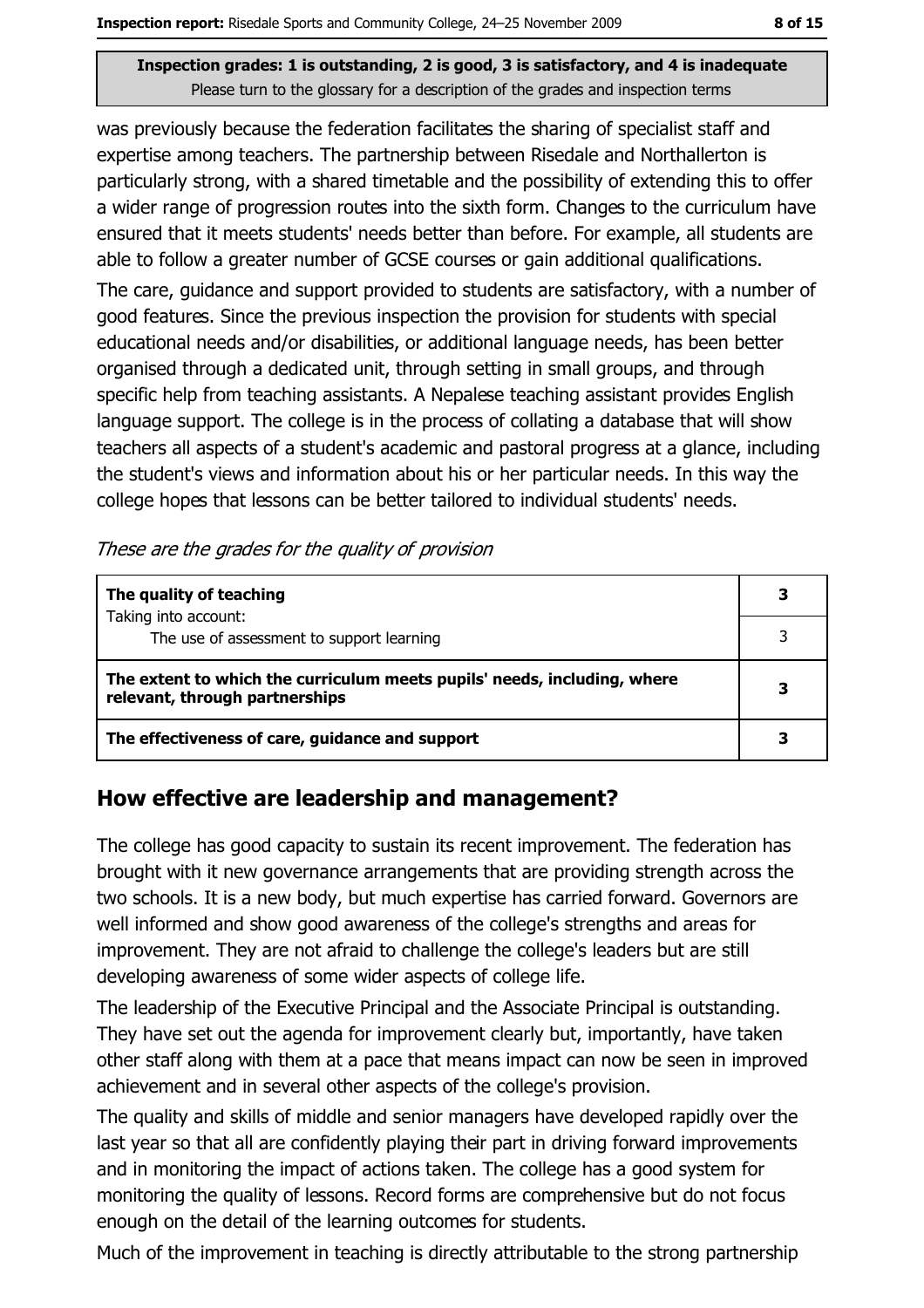with Northallerton College that has fostered the sharing of good practice. The college also continues to benefit from close links, good support and advice from the local authority. The new youth centre is an example of an initiative supported by the local authority that is a response to students' views and is promoting social skills and engagement among older students.

Procedures and practice to help safeguard students are good. The college has conducted all the necessary checks on staff and keeps the required safety records. Staff receive regular training on child protection. The college's work to promote equality and tackle discrimination and its promotion of community cohesion are satisfactory. Good links continue to develop with the local community. For example, a reading project is underway at two of the primary schools, as part of the drive on literacy. The parents' and carers' forums are an indication of improved communication, so that families from different backgrounds are able to work more closely with the college to support their children.

These are the grades for leadership and management

| The effectiveness of leadership and management in embedding ambition and<br>driving improvement                                                                     | 2            |
|---------------------------------------------------------------------------------------------------------------------------------------------------------------------|--------------|
| Taking into account:<br>The leadership and management of teaching and learning                                                                                      | 2            |
| The effectiveness of the governing body in challenging and supporting the<br>school so that weaknesses are tackled decisively and statutory responsibilities<br>met | 3            |
| The effectiveness of the school's engagement with parents and carers                                                                                                | $\mathbf{2}$ |
| The effectiveness of partnerships in promoting learning and well-being                                                                                              | $\mathbf{2}$ |
| The effectiveness with which the school promotes equality of opportunity and<br>tackles discrimination                                                              | 3            |
| The effectiveness of safeguarding procedures                                                                                                                        | $\mathbf{2}$ |
| The effectiveness with which the school promotes community cohesion                                                                                                 | 3            |
| The effectiveness with which the school deploys resources to achieve<br>value for money                                                                             | 3            |

## **Views of parents and carers**

Questionnaires are not normally distributed to parents and carers for monitoring inspections conducted under section 8 of the Education Act 2005, unless inspectors have specific reasons to request that the school does so. Inspectors were able to talk to groups of students and a few parents and carers, who were supportive of the school and appreciated the good moves the school is making to work with different groups of parents and carers.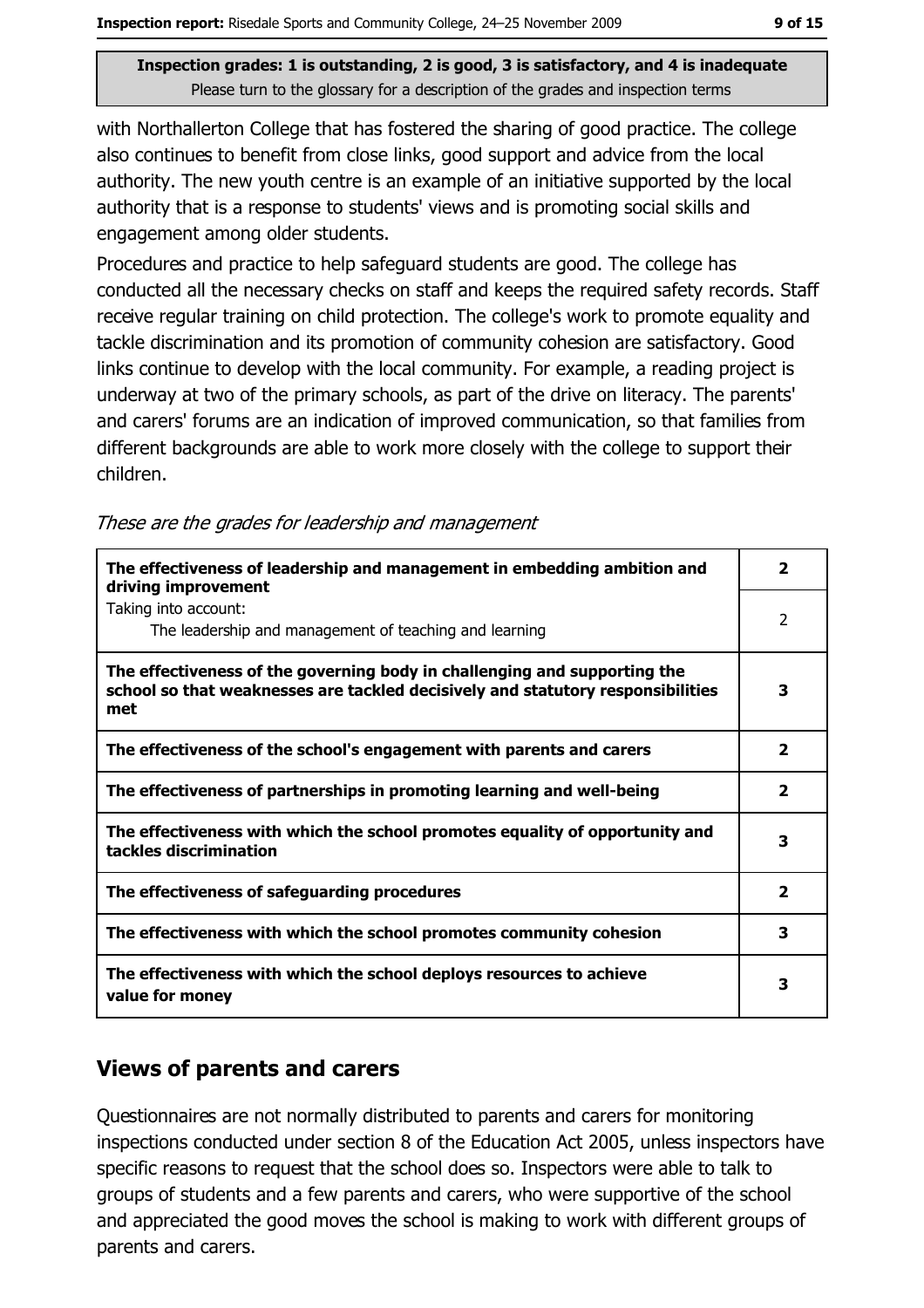#### Responses from parents and carers to Ofsted's questionnaire

Parental questionnaires are not normally distributed for inspections conducted under section 8 of the Education Act 2005, unless inspectors have specific reasons to request that the school does so.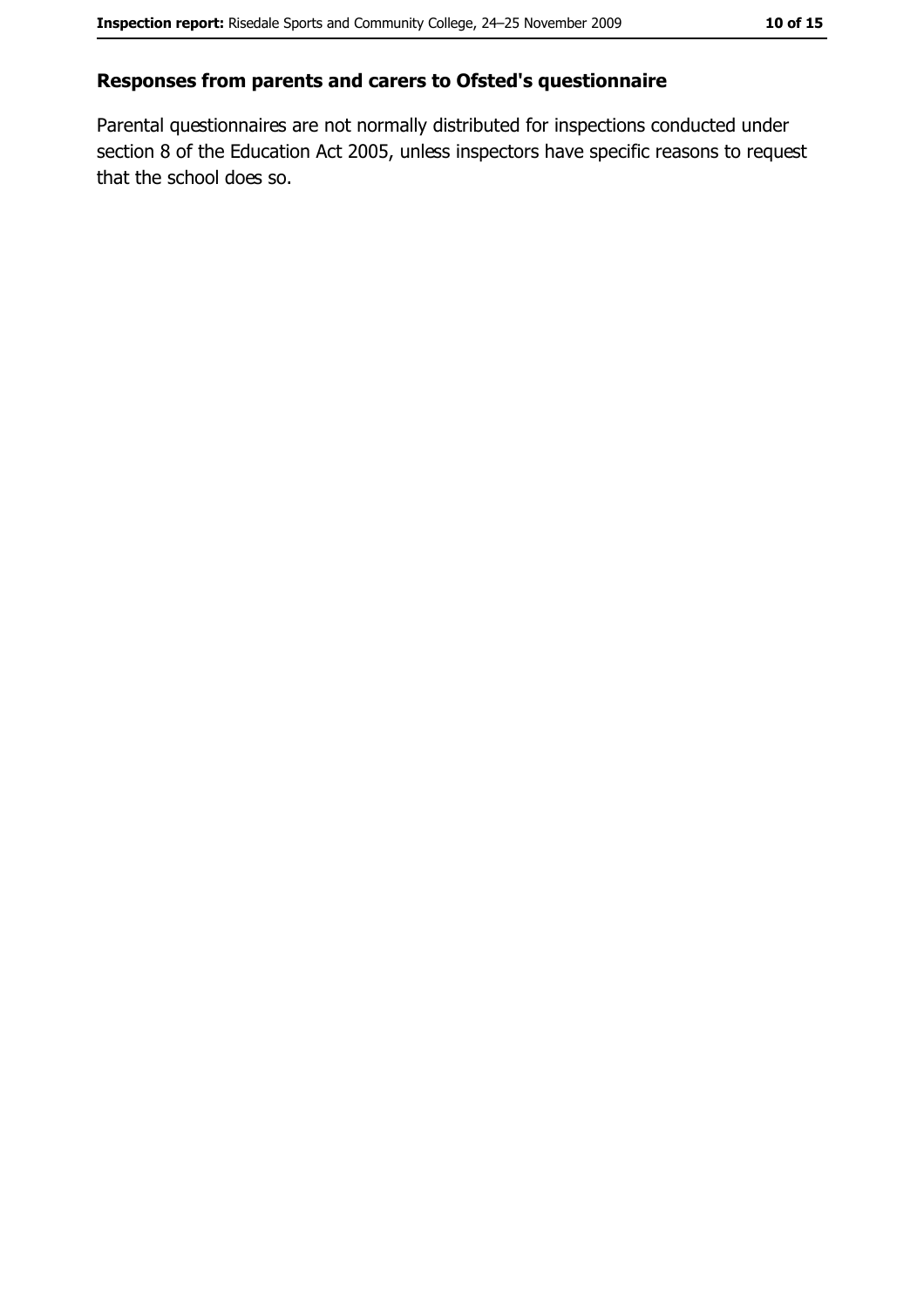# Glossary

| Grade   | <b>Judgement</b> | <b>Description</b>                                                                                                                                                                                                               |
|---------|------------------|----------------------------------------------------------------------------------------------------------------------------------------------------------------------------------------------------------------------------------|
| Grade 1 | Outstanding      | These features are highly effective. An oustanding<br>school provides exceptionally well for its pupils' needs.                                                                                                                  |
| Grade 2 | Good             | These are very positive features of a school. A school<br>that is good is serving its pupils well.                                                                                                                               |
| Grade 3 | Satisfactory     | These features are of reasonable quality. A satisfactory<br>school is providing adequately for its pupils.                                                                                                                       |
| Grade 4 | Inadequate       | These features are not of an acceptable standard. An<br>inadequate school needs to make significant<br>improvement in order to meet the needs of its pupils.<br>Ofsted inspectors will make further visits until it<br>improves. |

## What inspection judgements mean

#### Overall effectiveness of schools inspected between September 2007 and July 2008

|                       | Overall effectiveness judgement (percentage of<br>schools) |      |                     |                   |
|-----------------------|------------------------------------------------------------|------|---------------------|-------------------|
| <b>Type of school</b> | Outstanding                                                | Good | <b>Satisfactory</b> | <b>Inadequate</b> |
| Nursery schools       | 39                                                         | 58   | 3                   | 0                 |
| Primary schools       | 13                                                         | 50   | 33                  | 4                 |
| Secondary schools     | 17                                                         | 40   | 34                  | 9                 |
| Sixth forms           | 18                                                         | 43   | 37                  | $\overline{2}$    |
| Special schools       | 26                                                         | 54   | 18                  | $\overline{2}$    |
| Pupil referral units  | 7                                                          | 55   | 30                  | 7                 |
| All schools           | 15                                                         | 49   | 32                  | 5                 |

New school inspection arrangements were introduced on 1 September 2009. This means that inspectors now make some additional judgements that were not made previously.

The data in the table above were reported in The Annual Report of Her Majesty's Chief Inspector of Education, Children's Services and Skills 2007/08.

Percentages are rounded and do not always add exactly to 100. Secondary school figures include those that have sixth forms, and sixth form figures include only the data specifically for sixth form inspection judgements.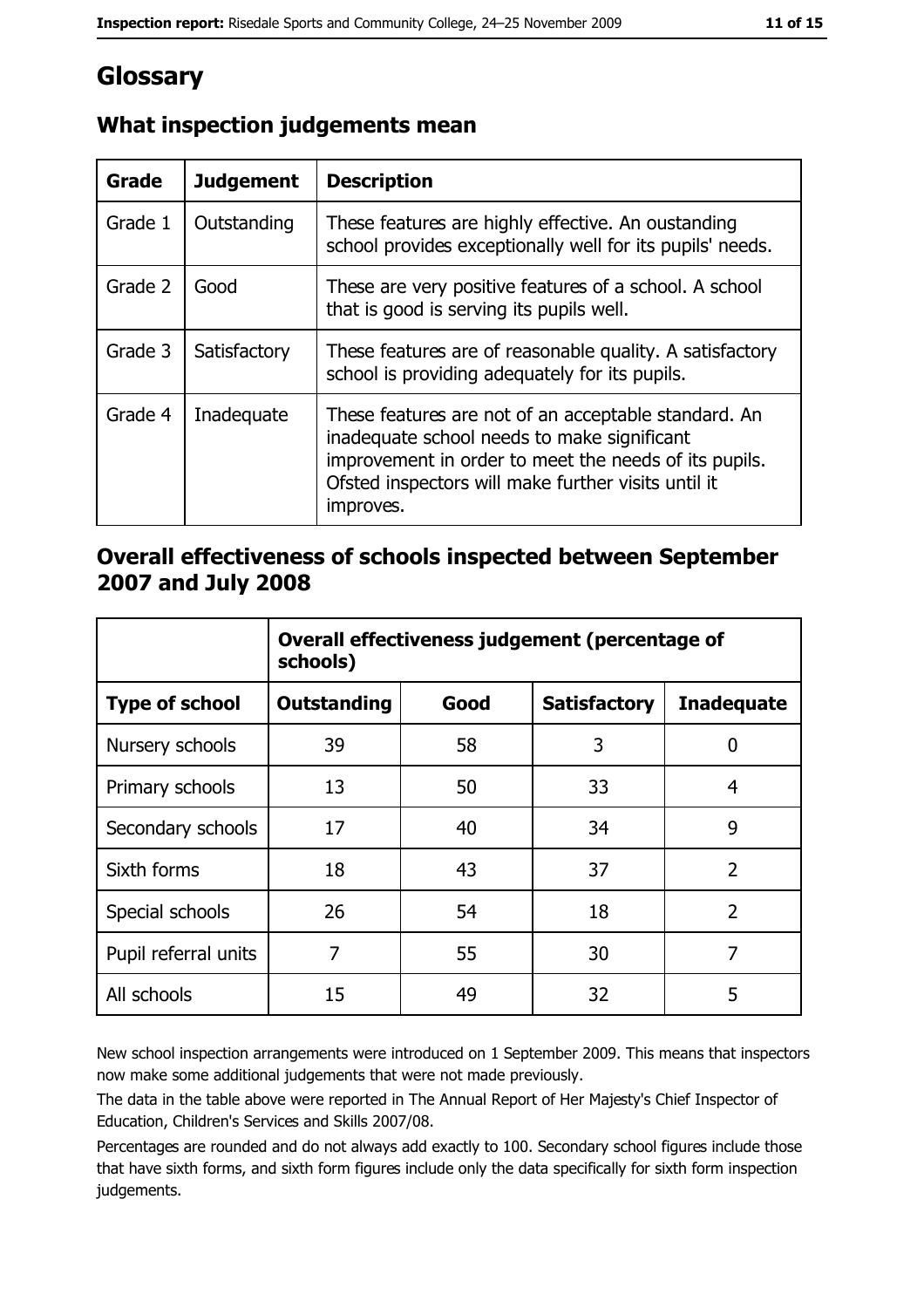# **Common terminology used by inspectors**

| Achievement:                  | the progress and success of a pupil in<br>their learning, development or training.                                                                                                                                                                                                                           |
|-------------------------------|--------------------------------------------------------------------------------------------------------------------------------------------------------------------------------------------------------------------------------------------------------------------------------------------------------------|
| Attainment:                   | the standard of the pupils' work shown by<br>test and examination results and in<br>lessons.                                                                                                                                                                                                                 |
| Capacity to improve:          | the proven ability of the school to<br>continue improving. Inspectors base this<br>judgement on what the school has<br>accomplished so far and on the quality of<br>its systems to maintain improvement.                                                                                                     |
| Leadership and management:    | the contribution of all the staff with<br>responsibilities, not just the headteacher,<br>to identifying priorities, directing and<br>motivating staff and running the school.                                                                                                                                |
| Learning:                     | how well pupils acquire knowledge,<br>develop their understanding, learn and<br>practise skills and are developing their<br>competence as learners.                                                                                                                                                          |
| <b>Overall effectiveness:</b> | inspectors form a judgement on a school's<br>overall effectiveness based on the findings<br>from their inspection of the school. The<br>following judgements, in particular,<br>influence what the overall effectiveness<br>judgement will be.                                                               |
|                               | The school's capacity for sustained<br>improvement.<br>Outcomes for individuals and groups<br>of pupils.<br>The quality of teaching.<br>The extent to which the curriculum<br>meets pupil's needs, including where<br>relevant, through partnerships.<br>The effectiveness of care, guidance<br>and support. |
| Progress:                     | the rate at which pupils are learning in<br>lessons and over longer periods of time. It<br>is often measured by comparing the<br>pupils' attainment at the end of a key<br>stage with their attainment when they<br>started.                                                                                 |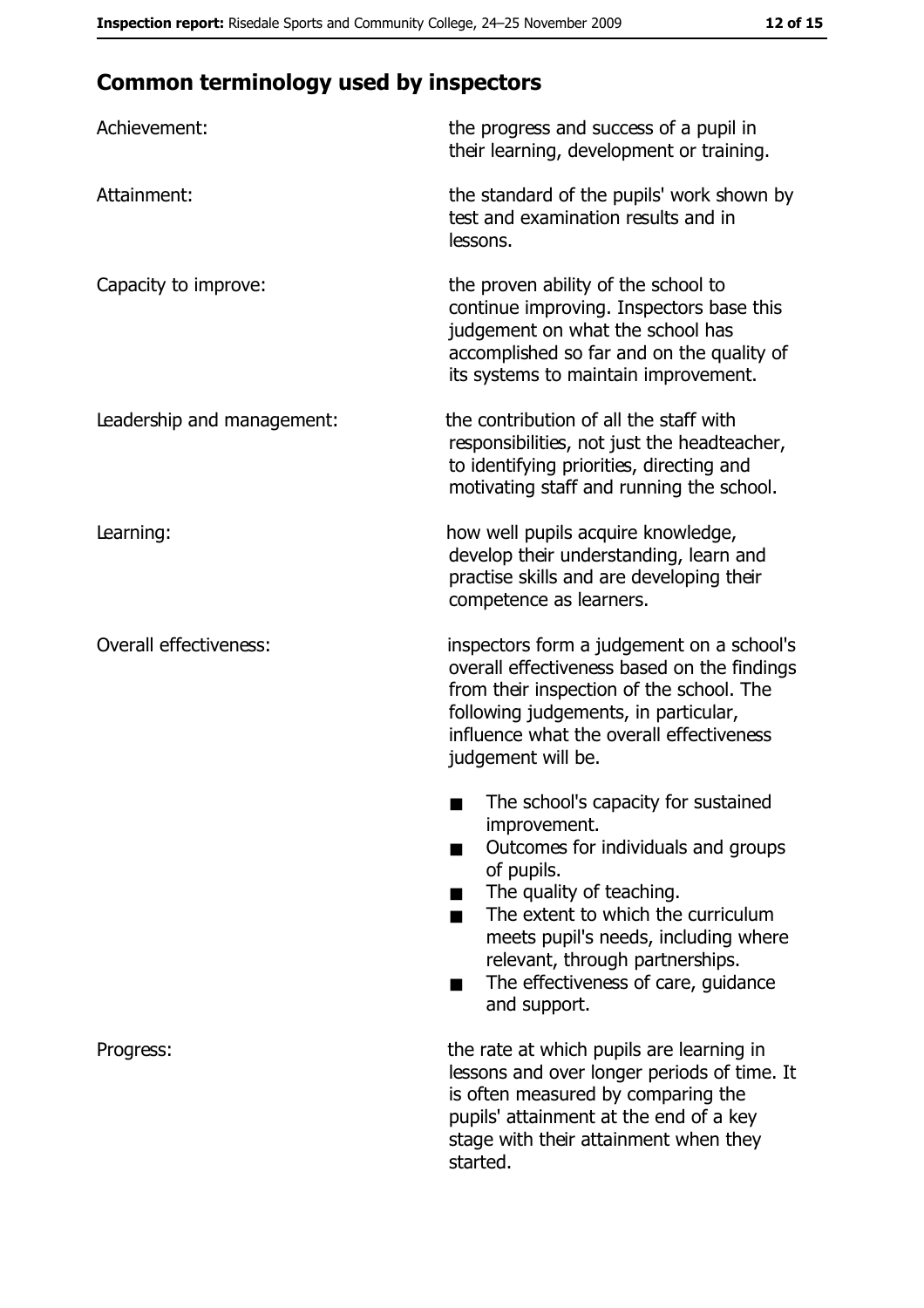This letter is provided for the school, parents and carers to share with their children. It describes Ofsted's main findings from the inspection of their school.



#### 26 November 2009

**Dear Students** 

Inspection of Risedale Sports and Community College, North Yorkshire, DL9 4BD

I am writing to thank you for your help when I came to inspect the college recently with Mr Gulab and to tell you what we found.

We agree with you that the college has improved a lot since the previous inspection in 2008. Indeed, we have judged that it no longer requires special measures. The leaders and managers of the college have shown that they have clear ideas for how to improve the college further and they have the capacity needed to make this happen.

All aspects of the college's work are now at least satisfactory. Some, such as attendance, are also continuing to improve. We judged a few aspects of the college's work to be good.

- The college's procedures for helping to safeguard you are good.  $\blacksquare$
- The ways in which the college works in partnership with others, such as other  $\blacksquare$ schools and your families, to provide education and opportunities for you are good. We can see how strong the links are, particularly with Northallerton College. This has brought real benefits to Risedale.
- The vision and drive that all leaders and managers have for making the college  $\blacksquare$ better are good. Mr Hill and Mr Kelly together have shown outstanding leadership in making things happen. We saw good improvement since your previous inspection.
- The careful check on lessons is good.  $\blacksquare$

Here is what we think the college needs to work on next.

- It needs to continue to raise your standards in English, mathematics and science.  $\blacksquare$ The GCSE and other examination results in 2009 now put the college above the minimum level that the government has set for schools. However, your attainment is still well below the national average so the priority given to these subjects must continue.
- Teachers need to get the lessons right. They have worked hard to do this, but we  $\blacksquare$ would like to see further improvement. Sometimes lessons lack pace and you are not sufficiently challenged. Teachers need to use the information they have about your progress to ensure that lessons are always pitched at the right level to help you make good progress.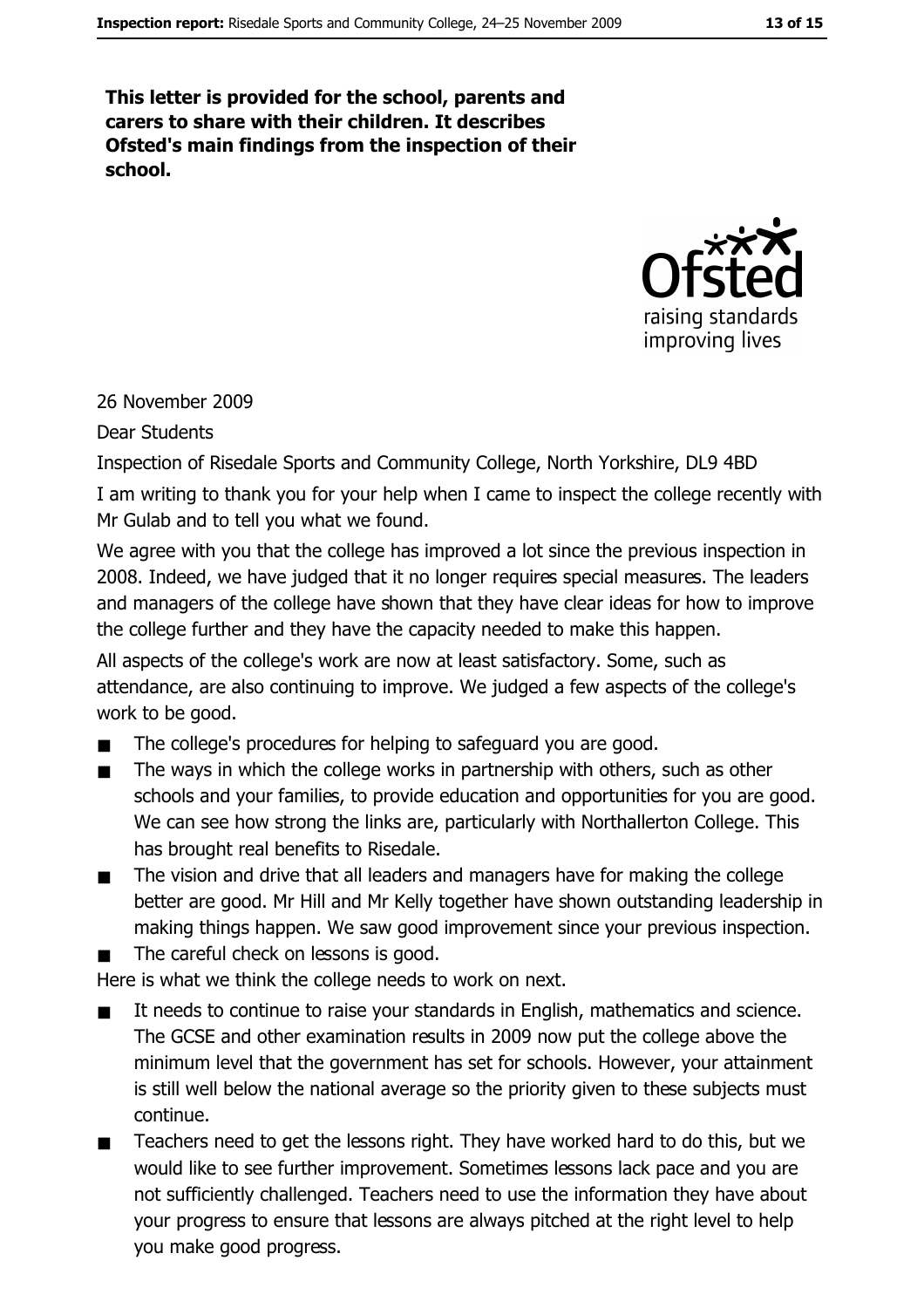The college needs to work on how best to promote your personal development, for  $\blacksquare$ example through building on the opportunities you now have for expressing your views about college life and how you can get involved.

You can help by:

- continuing to work hard to develop your skills in English, mathematics and science  $\blacksquare$
- looking at how you can become more independent and responsible in your own  $\blacksquare$ learning.

Yours sincerely

Honoree Gordon

Her Majesty's Inspector